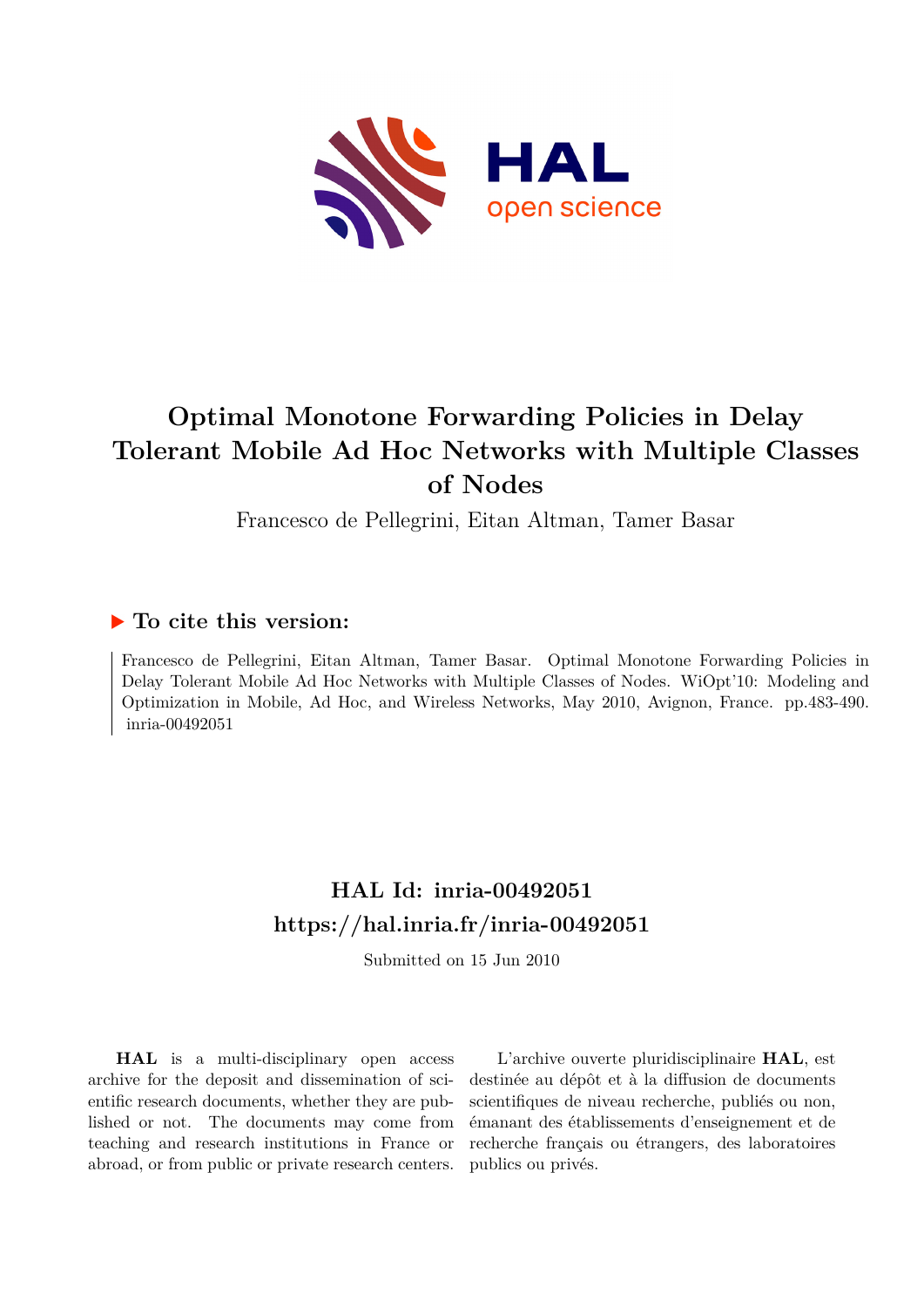# Optimal Monotone Forwarding Policies in Delay Tolerant Mobile Ad Hoc Networks with Multiple Classes of Nodes

Francesco De Pellegrini<sup>∗</sup>, Eitan Altman<sup>†</sup> and Tamer Basar<sup>‡</sup> <sup>∗</sup>CREATE-NET Via alla Cascata 56/D, Povo, Trento, Italy † INRIA, BP93, 06902 Sophia Antipolis, France ‡ University of Illinois, 1308 West Main Street, Urbana, IL 61801-2307, USA

*Abstract***—In this paper we describe a framework for the optimal control of delay tolerant mobile ad hoc networks where multiple classes of nodes co-exist. We specialize the description of the energy-delay tradeoffs as an optimization problem based on a fluid approximation. We then adopt two product forms to model message diffusion and show that optimal controls are of bang-bang type. Under this general framework, we analyze some specific cases of interest for applications.**

*Index Terms***—Delay tolerant networks, optimal control, Pontryagin maximum principle**

#### I. INTRODUCTION

Delay Tolerant Networks (DTNs) received recently the attention of the scientific community [1], [2]. In such networks, no continuous connectivity guarantee can be assumed. However, communication is still possible: in order to deliver messages to destination, in fact, the source can leverage the mobility of some of the nodes in order to relay the message [3], [4]. Due to lack of permanent connectivity, though, a central problem of DTNs is how to route messages towards the intended destination. In particular, mobile nodes which perform message forwarding rarely possess any *a priori* information on the encounter pattern. This is also known as the zero knowledge scenario [5], [6]. One intuitive solution is to disseminate multiple copies of the message in the network, increasing the probability that at least one of them will reach the destination node within a given time window [4].

The above scheme is referred to as epidemic forwarding [7], for it is similar to the spread of infectious

This work was partially supported by the European Commission within the framework of the BIONETS project IST-FET-SAC-FP6- 027748, see www.bionets.eu. The collaborative research of the last two authors was supported by an INRIA-UIUC grant for cooperation.

diseases. Each time a message-carrying node encounters an uninfected node, it infects this node by passing on the message. Finally, the destination receives the message when it meets an infected node. In this paper, we also refer to a more efficient variant of the plain epidemic routing, namely the two-hop routing protocol. The source transmits copies of its message to all mobiles it encounters, but the latter relay the message only if they meet the destination [8].

In the paper, we study the problem of optimal control of routing. To this respect, in view of the use of battery operated mobile terminals, a mobile DTN depends on its overall energy budget. The energy budget has to accommodate the cost of energy expended on message forwarding. Intuitively, the higher the number of message copies, the smaller the message delay. This gain comes at a price of higher energy expenditure. More precisely, a finite energy cost accrues every time a message is transmitted and received. In the following we will assume that the energy expenditure is linear in the number of released copies; this is a viable approximation especially for sparse networks where the impact of interference and collisions can be neglected.

Control of forwarding schemes has been addressed in the DTNs literature before, see for example, [9], [6], [5], [10], [11], [12], [13]. The work in [14] employs stochastic approximation to avoid the explicit estimation of network parameters. The performance of the two-hop forwarding protocol along with the effect of the timers have been evaluated in [12]; the framework proposed there allows for performance optimization by choosing the average timer duration.

In a previous work [13], we have provided a general framework for the optimal control of a broad variety of monotone relay strategies for the case of a single homogeneous class of mobiles. There, we addressed the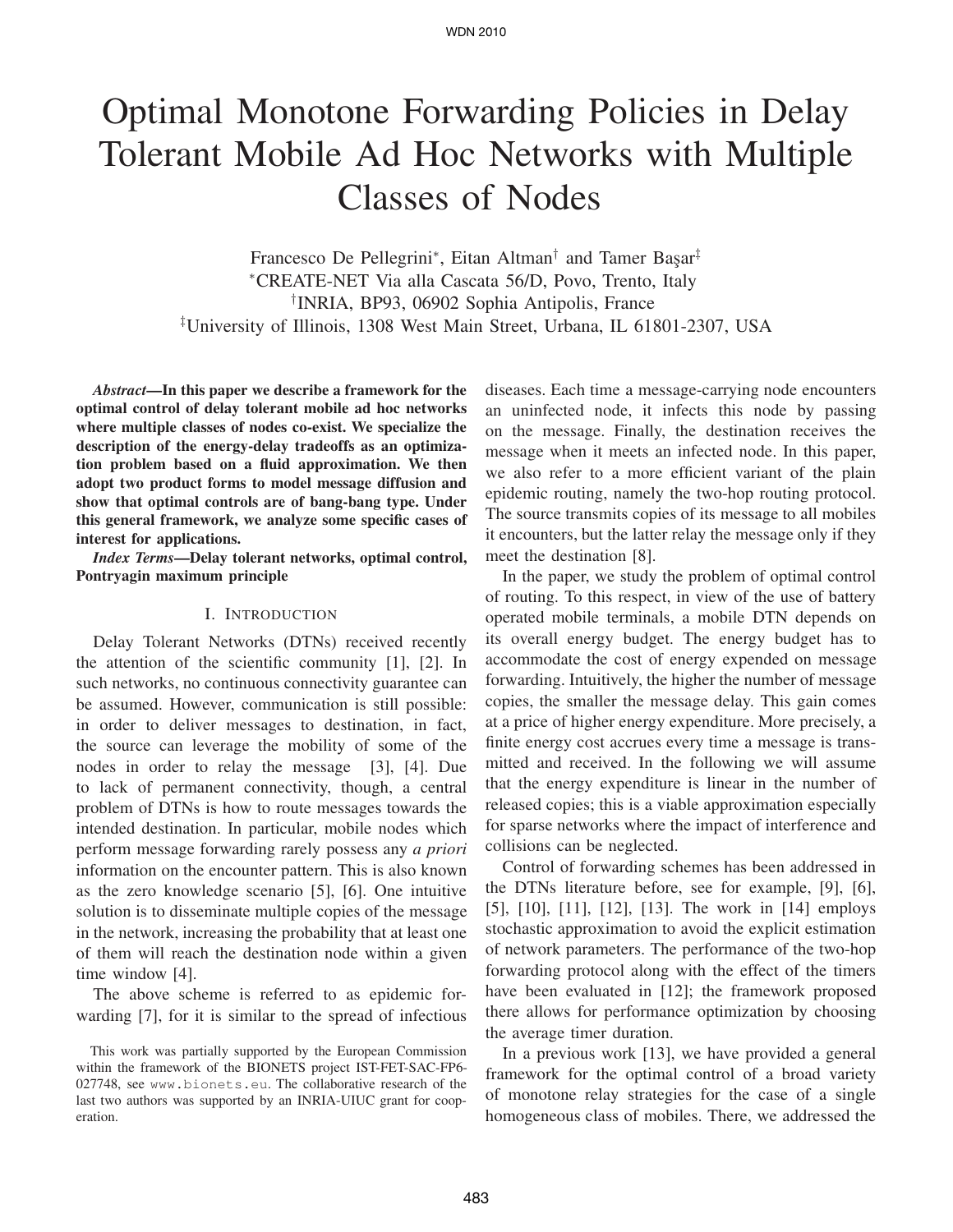general optimal control of a dynamical system which is ruled by fluid equations of the kind  $\dot{X} = u(t)g(X(t), t)$ , where  $u$  is a control variable whose natural interpretation is the forwarding probability of DTN nodes. The optimal control was proved there to be of threshold type.

Another central issue in modeling DTNs is the heterogeneity of mobile nodes contacts. The work [15], in particular, showed evidence of how the presence of community structures in human contacts lead to different relative intermeeting intensities between groups of mobiles. The detection of local community structures – and the relative intermeeting patterns – is an important step to design efficient routing strategies.

However, once the estimation of relative intermeeting intensities has been performed, the problem of leveraging such information in order to optimize message forwarding remains a challenging problem in the DTN field. Very few papers in fact addressed this aspect from the modeling perspective. One such work is [16], where the central focus is the general model of multi-class DTNs, where nodes may migrate from one class to another. We use the term  $m$ –dimensional, shortly  $mD$ , to indicate a DTN with m classes.

We addressed in the past the control of specific instances of multidimensional DTNs; in particular, in [17], we addressed the problem of joint activation and forwarding: the system studied there turned out to be a two-class one. Furthermore, [18] and [19] proposed the optimal control of coding for DTNs under twohop routing of a DTN comprising  $N$  relays; the system studied there is  $N$  dimensional, since each node may carry only one frame of the original file.

Motivated by findings in [17] and [18], [19], we address the general problem of how to control a DTN where several classes of mobiles co-exist. We cover in this work explicitly the situation where each one of such classes interacts with other classes of mobiles at different contact rates.

Our goal here is to control transmission policies in such a way to maximize the probability of successful delivery of the message by some time  $\tau$ , given the total energy budget.

We leverage fluid approximations of the  $mD$  system dynamics, focusing on a pair of product type forms that regulate forwarding; we then use tools from control theory to characterize in closed-form dynamic optimal policies.

#### II. THE MODEL

Consider a network that contains  $N + 2$  mobile nodes: 1 source node s, N potential relay nodes and 1 special node d which acts as destination. We assume that two nodes are able to communicate when they are within reciprocal radio range, and communications are bidirectional. We also assume that contact intervals are sufficient to exchange all messages: thus we consider nodes *meeting times* only, i.e., time instants at which a pair of not-connected nodes fall within reciprocal radio range.

To this respect, we let the time between contacts of pairs of nodes to be exponentially distributed with given intensity; the validity of this model has been discussed in [20], and its accuracy has been shown for a number of mobility models (Random Walker, Random Direction, Random Waypoint).

In particular, let us assume that there exist  $M$  classes of relay nodes: class k,  $1 \le k \le M$ , contains  $N_k$  nodes, and  $N = \sum N_k$ . Also, if two nodes belong to classes i and  $j$  respectively, the time between the contacts of such two nodes will have intensity  $\lambda_{ij}$ . Similarly, we let  $\lambda_{id}$ be the intensity for the contact time of destination  $d$  and nodes of class i.

We assume that the source has a packet to send to the destination node and such a message is relevant during some time  $\tau$ . We do not assume any feedback that allows the source or other mobiles to know whether the messages have made it successfully to the destination within the time  $\tau$ .

In the following we restrict the analysis to a class of so called *monotone relay strategies*. A relay strategy is said to belong to this class if the number of nodes that contain the message does not decrease in time during the interval  $[0, \tau]$ . An infected node is a node that has received a message copy.

#### III. PROBLEM STATEMENT

Let  $X_i(t)$  be the number of nodes of class i that have the message at time t; hence,  $X_f = N - \sum_{i=1}^{M} X_i$  is the number of nodes that are not infected. Also,  $X =$  $(X_1, X_2, \ldots, X_M).$ 

We assume that, under a fluid approximation, the dynamics of the system are regulated by the following set of M coupled differential equations

$$
\dot{X}_i = f_i(X_1, \dots, X_M) = \sum_j u_{ji} \lambda_{ij} f_{ji}(X_j, X_i, X_f) \tag{1}
$$

which hold for  $i = 1, \ldots, M$ .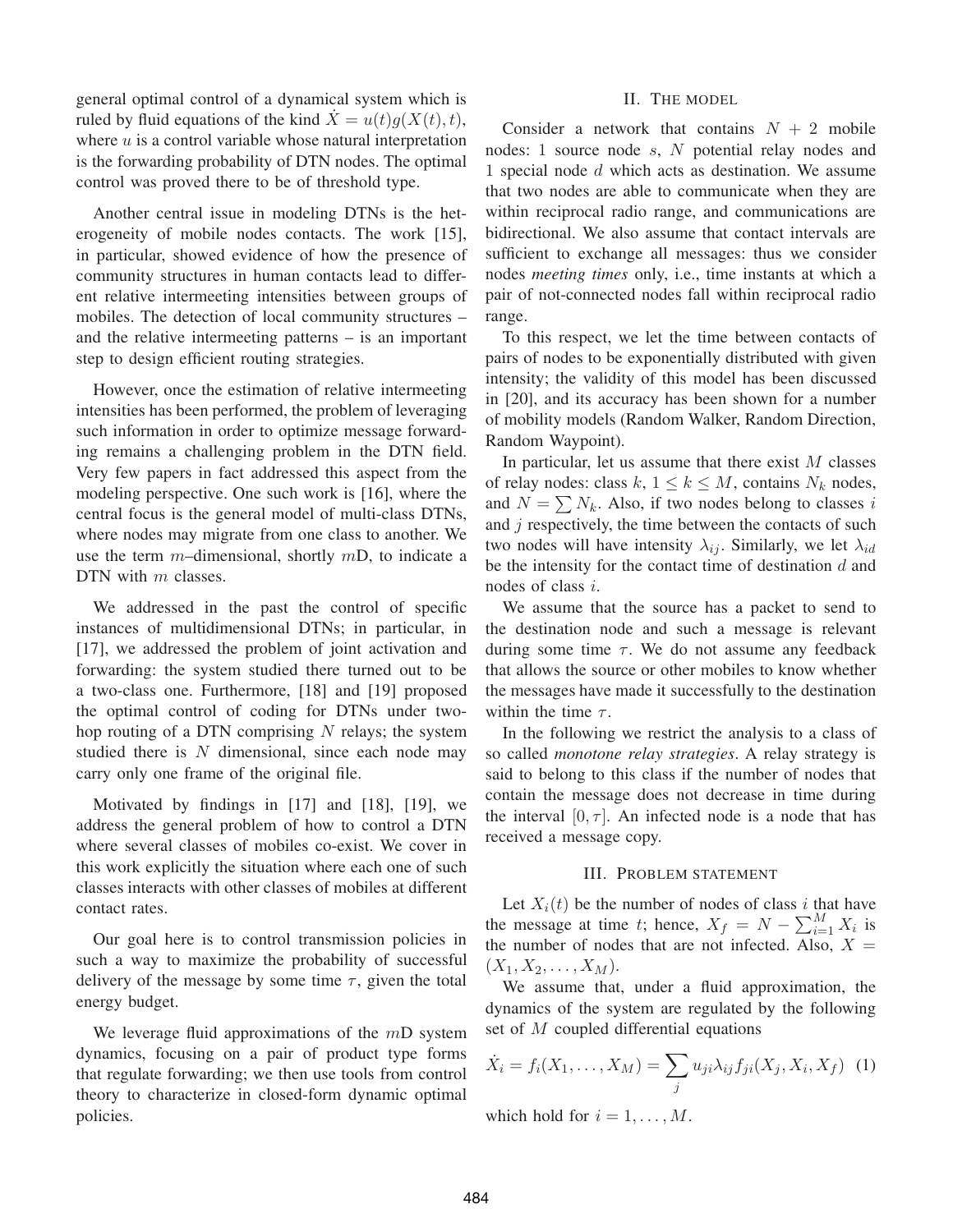Notice that  $u_{ji}$  has the meaning of a control and represents the probability by which a mobile of class  $j$  forwards a message to a mobile of class i when it has one, and  $u_{ji}$  in general depends on time. We assume that  $u_{ji} \in \mathcal{U} \subseteq [u_{\min}^{ji}, 1]$ , where  $u_{\min}^{ji} > 0$  can be chosen arbitrarily small.

Furthermore, we let  $f_{ji} > 0, i = 1, 2, \ldots, M$ , i.e., we consider monotone forwarding policies whose evolution obeys (1). Our goal is to study the energy-delay tradeoff of such a system and to derive the form of the optimal control policies.

To this aim, we first write the fluid approximation for the cumulative distribution function (CDF) of the delay, denoted by  $F_D(t) := P(T_d \leq t)$ . It is based on a generalization of [13], [21]. Recall that  $\lambda_{id}$  is the intensity by which nodes of class  $j$  meet the destination. We can write

$$
F_D(t) = 1 - \exp\left(-\sum_j \lambda_{jd} \int_{s=0}^t X_j(s)ds\right). \tag{2}
$$

The controlled version reported in (2) derives from the separable differential equation in the form

$$
\frac{d}{dt}F_D(t) = \lim_{h \to 0} \frac{\mathbb{P}[T_d > t + h] - \mathbb{P}[T_d > t]}{h}
$$

$$
= [1 - F_D(t)] \sum_j \lambda_{jd} X_j(s)
$$

Let  $\mathcal{E}(t)$  be the energy consumed by the whole network for transmission during the time  $[0, t]$ . It is proportional to  $X(t) - X(0)$  since we assume that the message is transmitted only to mobiles that do not have the message, and thus the number of transmissions of the message during  $[0, t]$  plus the number of mobiles that had it at time zero equals to the number of mobiles that have it. We thus have  $\mathcal{E}(t) = \varepsilon(X(t) - X(0))$ , for some  $\varepsilon >$ 0, where  $\varepsilon$  represents the energy spent per contact to transmit and receive.

In view of (1), we want to solve the following optimization problem: we wish to maximize the delivery probability at time  $\tau$ , i.e., maximize  $D(\tau)$ , and bound the energy expenditure at time  $\tau$ .

Due to linearity of the energy expenditure in the number of messages, we can formulate the problem as:

*Problem 3.1:* Find control policy **u** =  $(u_1, u_2, \ldots, u_M)$  which solves:

$$
\max_{\mathbf{u}} \sum_{j} \lambda_{jd} \int_{s=0}^{\tau} X_j(s)
$$
  
s.t. 
$$
\sum_{j} X_j(\tau) \leq \Psi
$$
 (3)

where  $\Psi \geq 0$  is dictated by the constraint on energy.

In order to characterize optimal policies, we will consider in the following two reference product forms, i.e., policies of the type

- a)  $f_{ji}(X_j, X_i, X_f) = f_j(X_j)(N_i X_i)$ ; in this case the message is forwarded from a class  $j$  node to a class i node only; furthermore, the  $N_i$  nodes belonging to class  $i$  are defined in advance and may be infected or not depending on the dynamics;
- b)  $f_{ji}(X_j, X_i, X_f) = f_j(X_j)(N X_f)$ ; in this case the message is forwarded from a class  $j$  node to any node without the message, irrespective of the class it belongs to.

Also, for the sake of simplicity, we will consider in the following  $f_j$  to be regular enough wherever required.

#### IV. STRUCTURE OF THE OPTIMAL CONTROL

In order to study the maximization problem formulated above, we introduce some notation. First, we resort to an unconstrained formulation using

$$
J_{\tau}(u) := q(X(\tau)) + \int_0^{\tau} g(X) \, ds \tag{4}
$$

as a modified objective function, where from Problem (3.1) we have

$$
q(X(\tau)) = \mu(\Psi - \sum_j X_j(\tau))
$$
 and  $g(X) = \sum \lambda_{jd} X_j$ 

*Remark 4.1:* In what follows, we make two assumptions: first, we assume that the problem is feasible, that is under the control  $u_{ij} = u_{\min}^{ji}$  for all *i*'s and *j*'s, the inequality  $\sum_j X_j(\tau) \leq \Psi$  holds; second, in view of the monotonicity of the forwarding policies considered in the following, we exclude the trivial case that the control  $u_{ij} = 1$  leads to  $\sum_j X_j(\tau) < \Psi$ . Here  $\mu$  plays the role of a Lagrange multiplier, and we have  $\mu > 0$  because  $\sum_j X(\tau) \geq \Psi$ . The optimal solution is attained for the value  $\mu^*$  such that slackness is attained.

Note that the dependence on  $u$  is implicitly through  $X$ ; we should further note that each component of  $u$  is upper bounded by 1 and lower bounded by some positive number. We assume that regularity conditions hold for the dynamics of the system, so that we can apply the Pontryagin's maximum principle. Let us introduce the Hamiltonian

$$
H(X, u, p) = p(t)^T f(X, u) + g(X)
$$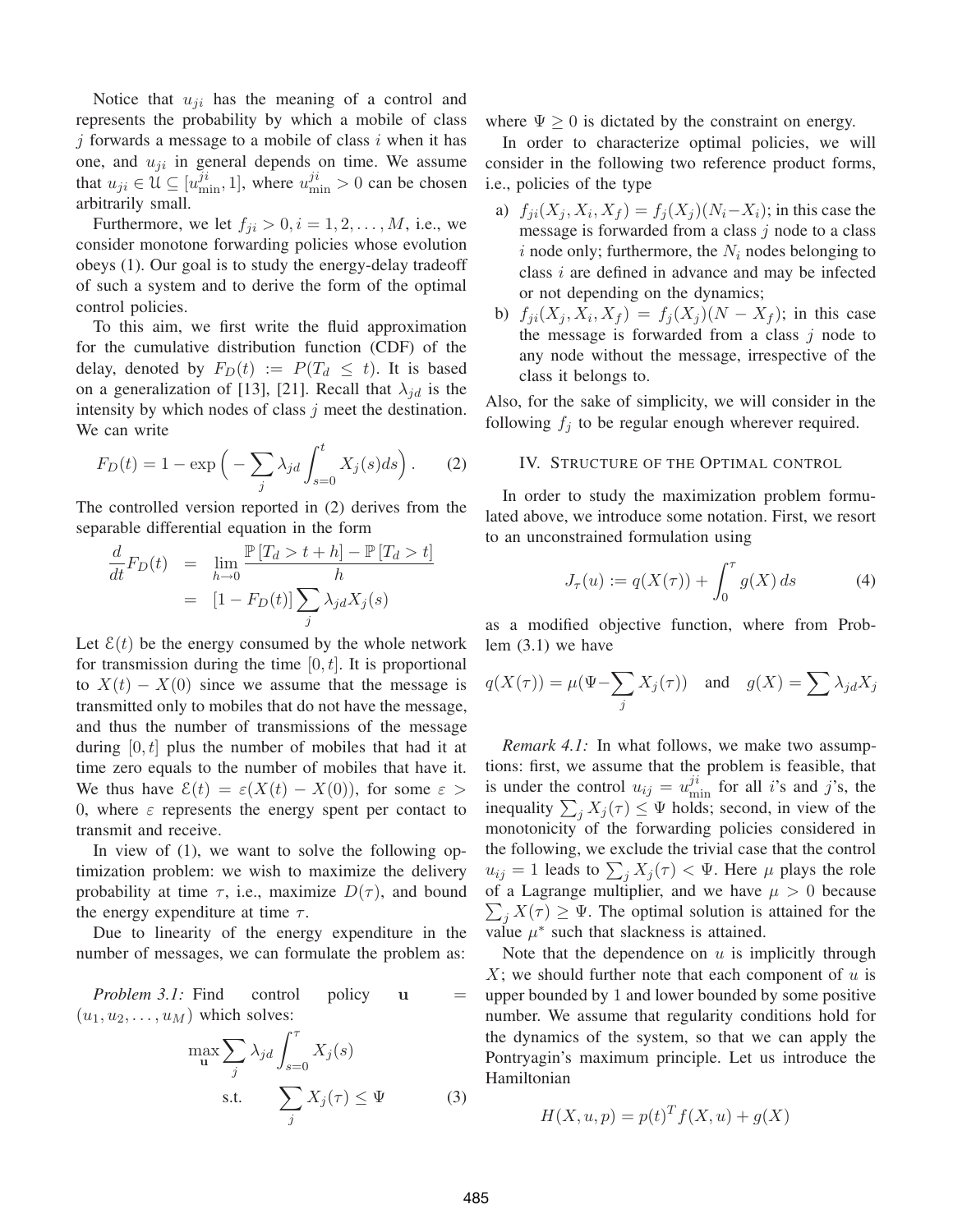where p is the vector with components  $p_k$ . By the Maximum Principle, if an optimal solution exists, the optimal control  $u^*$  is such that

$$
u^*(t) = \underset{u \in \mathcal{U}}{\arg \max} H(X, u, p)
$$

where the associated Hamiltonian system is

$$
\dot{X}_k = H_{p_k}(X, u, p) \tag{5}
$$

$$
\dot{p}_k = -H_{X_k}(X, u, p) \tag{6}
$$

and the second equation is the adjoint equation that regulates multipliers (co-state variables)  $p_k$ . Furthermore, under the optimal control, we have  $M$  terminal conditions in the form  $p(\tau)=[q(X(\tau))]_{X_k}=-\mu$ .

Writing out the explicit expression for  $H$ ,

$$
H(X, u, p) = \sum_{i=1}^{M} \lambda_{id} X_i + p_i \sum_{j=1}^{M} u_{ji} \lambda_{ij} f_{ji}(X_j, X_i, X_f)
$$

we have

$$
\dot{p}_k = -\lambda_{kd} - \sum_{i=1}^{M} p_i \sum_{j=1}^{M} u_{ji} \lambda_{ij} [f_{ji}(X_j, X_i, X_f)]_{X_k}
$$

In what follows, we will derive sufficient conditions under which the solution to the optimal control problem has a very simple form. In particular, we define [22]

*Definition 4.1:* A *bang-bang policy* is one where  $u_{ij}(t)$  takes only extreme values, that is  $u_{ij}(t)=1$  or  $u_{ij}(t) = u_{\min}^{ij}$  a.e. in [0,  $\tau$ ].

Notice that, in order to control forwarding policies, bangbang policies are very convenient for implementation purposes since they rely only on the age of the message and on a set of *switching epochs*, where the control at each class switches from 1 to  $u_{\min}^{ij}$  or *vice versa*. Notice that a bang-bang policy requires to monitor at least  $M^2$ timers.

In some particular cases only one switch from 1 to  $u_{\min}^{ij}$  per component is sufficient; in such cases the control policy is called a *threshold policy*.

In the following, without loss of generality, we will restrict to the case  $u_{\min}^{ij} = u_{\min}$ .

#### *Type a) product forms*

For systems of type a), the corresponding expression for the Hamiltonian is

$$
H(X, u, p) = \sum_{i=1}^{M} \lambda_{id} X_i + p_i \sum_{j=1}^{M} u_{ji} \lambda_{ij} f_j(X_j) (N_i - X_i)
$$

With respect to optimal policies for Problem 3.1 we obtain the following.

*Theorem 4.1:* Consider a system of type a), and assume  $\lambda_{kd} > 0$  for  $1 \leq k \leq M$ . Then every optimal policy is a bang-bang policy.

*Proof*: Let us first consider the case when the  $p_i$  are nonzero almost everywhere. From (7), it easy to see that, since the optimal policy maximized the Hamiltonian, the optimal policy has to satisfy

$$
u_{jk}(t) = \begin{cases} u_{\min} & \text{if } p_k(t) < 0\\ 1 & \text{if } p_k(t) > 0 \end{cases}
$$
 (7)

We need some further investigation for the singular arcs: in particular, we shall prove that multipliers  $p_k$ 's cannot vanish over any interval I of positive measure  $\mu(I) > 0$ , and this guarantees that the control is actually bang-bang [22]. Let us suppose that  $p_k|_I \equiv 0$ . Then, from the dual equation we obtain

$$
\dot{p}_k = -H_{X_k} = -\lambda_{kd} - \dot{f}_k(X_k) \sum_{i=1}^M p_i u_{ki} \lambda_{ik}(N_i - X_i)
$$

$$
+ p_k \sum_{j=1}^M u_{jk} \lambda_{kj} f_j(X_j)
$$

$$
= -\lambda_{kd} - \dot{f}_k(X_k) \sum_{i \in \mathcal{C}_k} p_i u_{ki} \lambda_{ik}(N_i - X_i), \qquad \forall t \in I
$$

where  $\mathcal{C}_k = \{1 \le i \le M | p_i|_I \neq 0\}$ . Notice that we must have  $\mathcal{C}_k \neq \emptyset$ , as otherwise  $\dot{p}_k|_I \not\equiv 0$ .

Since  $\lambda_{kd} > 0$ , and due to the monotonicity of  $X_k$ , for  $X_k \in \text{Im}[X_k|_I]$ , we can write

$$
[H_{X_k}]_{X_k} = -\ddot{f}_k(X_k) \sum_{i \in \mathcal{C}_k} p_i u_{ik} \lambda_{ik}(N_i - X_i) = 0, \ \forall t \in I
$$

and due to the fact that  $k \notin \mathcal{C}_k$ , it follows that  $\tilde{f}_k(X_k) \equiv$ 0 over *I*. In turn, this implies that  $f_k(X_k) = A_k X_k + B_k$ for some constants  $A_k$  and  $B_k$ . Thus, it follows that, for  $j \in \mathfrak{C}_k$ 

$$
[H_{X_k}]_{X_j} = A_k p_j u_{jk} \lambda_{jk} = 0, \qquad \forall t \in I \qquad (8)
$$

so that  $A_k = 0$ . But, since  $\lambda_{kd} > 0$ , from (8), it would be  $p_k \neq 0$  over *I*, which is a contradiction.  $\diamond$ 

#### *Type b) product forms*

Here we provide a characterization of a class of type b) product forms for which the optimal control policy is of bang-bang type. The proof is similar to the one reported for type a) product forms; however, it does require additional assumptions, namely  $f_k > 0$  for all ks, a.e., due to the presence of the  $X_f$  term in the product form.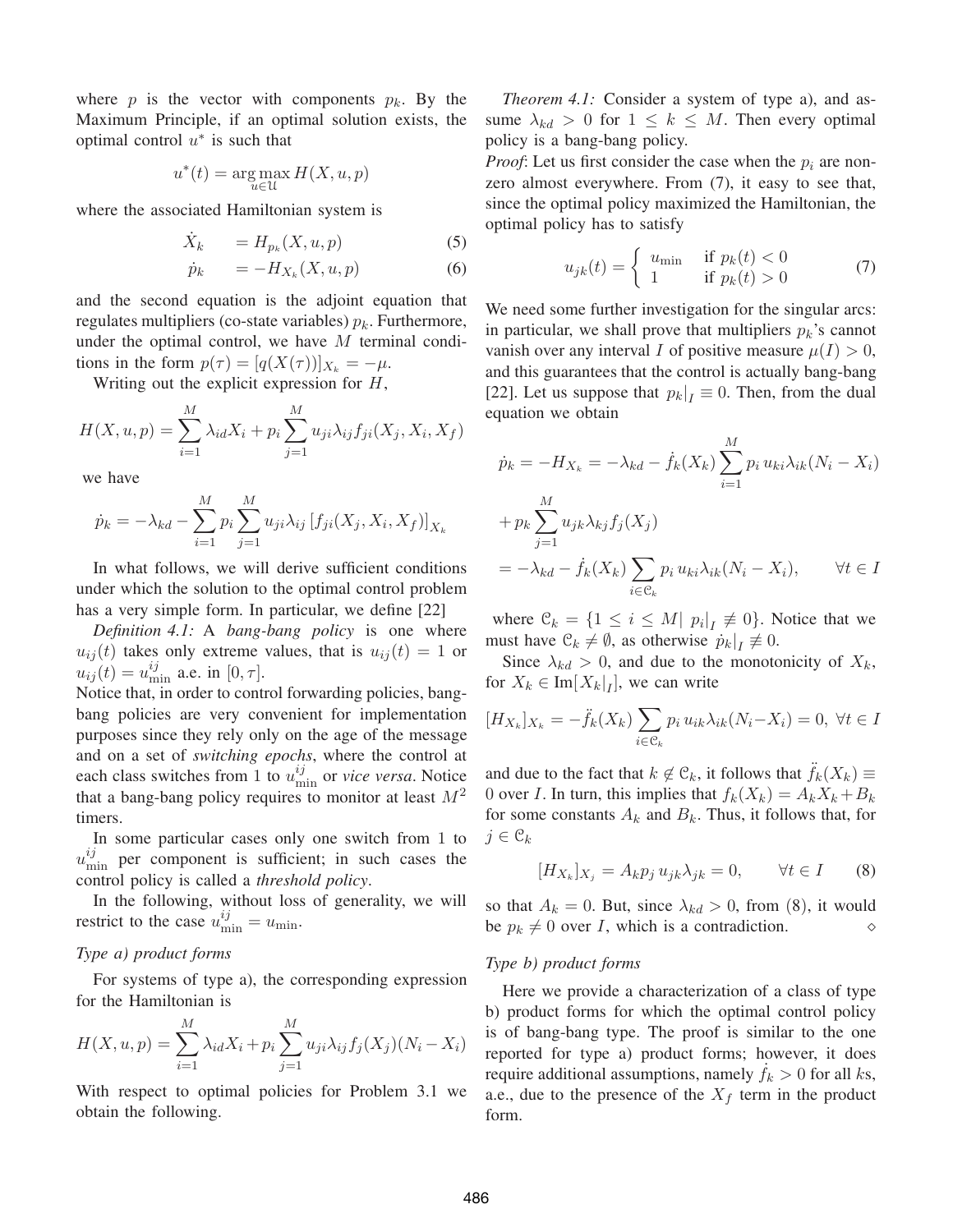*Theorem 4.2:* Consider a system of type b), and assume  $\lambda_{kd} > 0$  and  $f_k > 0$  for all k's, a. e.. Then, every optimal policy is a bang-bang policy.

*Proof*: In the case of product forms of type b), the Hamiltonian can be written as

$$
H(X, u, p) = \sum_{i=1}^{M} \lambda_{id} X_i + p_i \sum_{j=1}^{M} u_{ji} \lambda_{ij} f_j(X_j) (N - X_f)
$$

so that the over non-singular arcs the control is indeed bang-bang, as in the case of the product forms of type a). The case of singular arcs needs separate discussion. As before, we need to prove that  $p_k$  cannot vanish over any interval I of positive measure  $\mu(I) > 0$ . In fact, let us assume that  $p_k|_I \equiv 0$ . Then, from the dual equation we obtain

$$
\dot{p}_k = -H_{X_k} \n= -\lambda_{kd} - \sum_{i=1}^M p_i \sum_{j=1}^M u_{ji} \lambda_{ij} \left[ f_j(X_j)(N - \sum_{r=1}^M X_r) \right]_{X_k} \n= -\lambda_{kd} - \dot{f}_k(X_k)(N - \sum_r X_r) \sum_{i=1}^M p_i u_{ki} \lambda_{ik} \n- \sum_{i=1}^M p_i \sum_{j=1}^M u_{ji} \lambda_{ij} f_j(X_j) = 0 \quad \forall t \in I
$$
\n(9)

Case 1: We can first assume that  $\mathcal{L} = \sum_{i=1}^{M} p_i u_{ki} \lambda_{ik} \neq$ 0 for  $t \in I$ , hence, we can write

$$
\frac{\partial^2 H}{\partial X_k^2} = -\ddot{f}_k(X_k)(N - X_f) \sum_{i \in \mathcal{C}_k} p_i u_{ik} \lambda_{ik} = 0, \ \forall t \in I
$$

and it follows that  $f_k(X_k) = A_k X_k + B_k$  for  $X_k \in$  $Im[X_k]_I$  =  $\Im$ . Hence, this means that

$$
A_k = -\frac{\lambda_{kd} + \sum_{i=1}^{M} p_i \sum_{j=1}^{M} u_{ji} \lambda_{ij} f_j(X_j)}{(N - \sum_r X_r) \sum_{i=1}^{M} p_i u_{ki} \lambda_{ik}}
$$
(10)

For the sake of notation, we let  $A_k = N/D$ . Then, we must have  $[A_k]_{X_k} = 0$ . Hence, we can simply derive (10) and obtain

$$
\frac{\partial H}{\partial X_k} = \frac{\frac{\partial N}{\partial X_k} D - N \frac{\partial D}{\partial X_k}}{D^2} = \frac{A_k \mathcal{L} D + N \mathcal{L}}{D^2}
$$

$$
= \frac{A_k \mathcal{L}}{D} + \frac{N \mathcal{L}}{D} = \frac{2A_k \mathcal{L}}{D} = 0 \qquad (11)
$$

from which  $A_k = 0$  follows. Hence,  $\dot{f}_k(X_k) = 0$  for  $X_k \in \Im$ , contradicting our initial assumption.

Case 2: Let us now assume that  $\mathcal{L} = \sum_{i=1}^{M} p_i u_{ki} \lambda_{ik} = 0$ for  $t \in I$ : then it follows that

$$
\sum_{j=1}^{M} f_j(X_j) \sum_{i=1}^{M} p_i u_{ji} \lambda_{ij} = -\lambda_{kd} \tag{12}
$$

Now, in view of the monotonicity and continuity of the solutions, we can consider a suitable open set containing the state trajectory corresponding to the singular arc due to  $p_k$ : we can then differentiate (12)

$$
\dot{f}_j(X_j) \sum_{i=1}^M p_i u_{ji} \lambda_{ij} = 0
$$
\n(13)

Thus,  $\sum_{i=1}^{M} p_i u_{ji} \lambda_{ij} = 0$ , for all *j*-th terms appearing in (13). But, this is not possible, since the left-hand term (12) would vanish, and  $\lambda_{kd} > 0$  from the initial assumption.

*Remark 4.2:* We observe that the assumption that  $\dot{f} > 0$  for type b) product is quite demanding: we have to exclude all forwarding policies that implement two-hop routing depending on the number of infected mobiles in a given class. To give an example, consider a forwarding policy that performs epidemic routing until a certain number of mobiles say  $X_0$  have been infected, and then switches to two-hop routing. Thus,  $f_i(X_i) = X_i$  for  $0 \le X_j \le X_0$ , while  $f_j(X_j) = X_0$  for  $0 \le X_j \le X_0$ .

However, in the final example section, we will show that for the  $mD$  two-hop routing protocol obeying to type b) form not only the optimal control is in fact bang–bang but it is of threshold type.

#### *A. Switching epochs*

From the general characterization of optimal policies described above, it follows that the switching epochs of the forwarding controls to a given class from the remaining classes are synchronized, i.e.,

*Corollary 4.1:* If assumptions of Thm. 4.1 or Thm. 4.2 hold, then, under the optimal policy switching epochs are aligned, i.e.,  $u_{hi}^* = u_{ki}^*$  for  $1 \le i, h, k \le M$ .

The above corollary suggests that the optimal control of the forwarding policy only depends on the destination class and not on the source class. This in turn reduces the number of timers to be stored to  $M$  per message instead of  $M^2$ .

#### V. EXAMPLE: MULTICLASS TWO-HOPS ROUTING

In the following we look at the simplest possible case of a multi-dimensional system, i.e., an M–dimensional two-hop routing protocol where a source node meets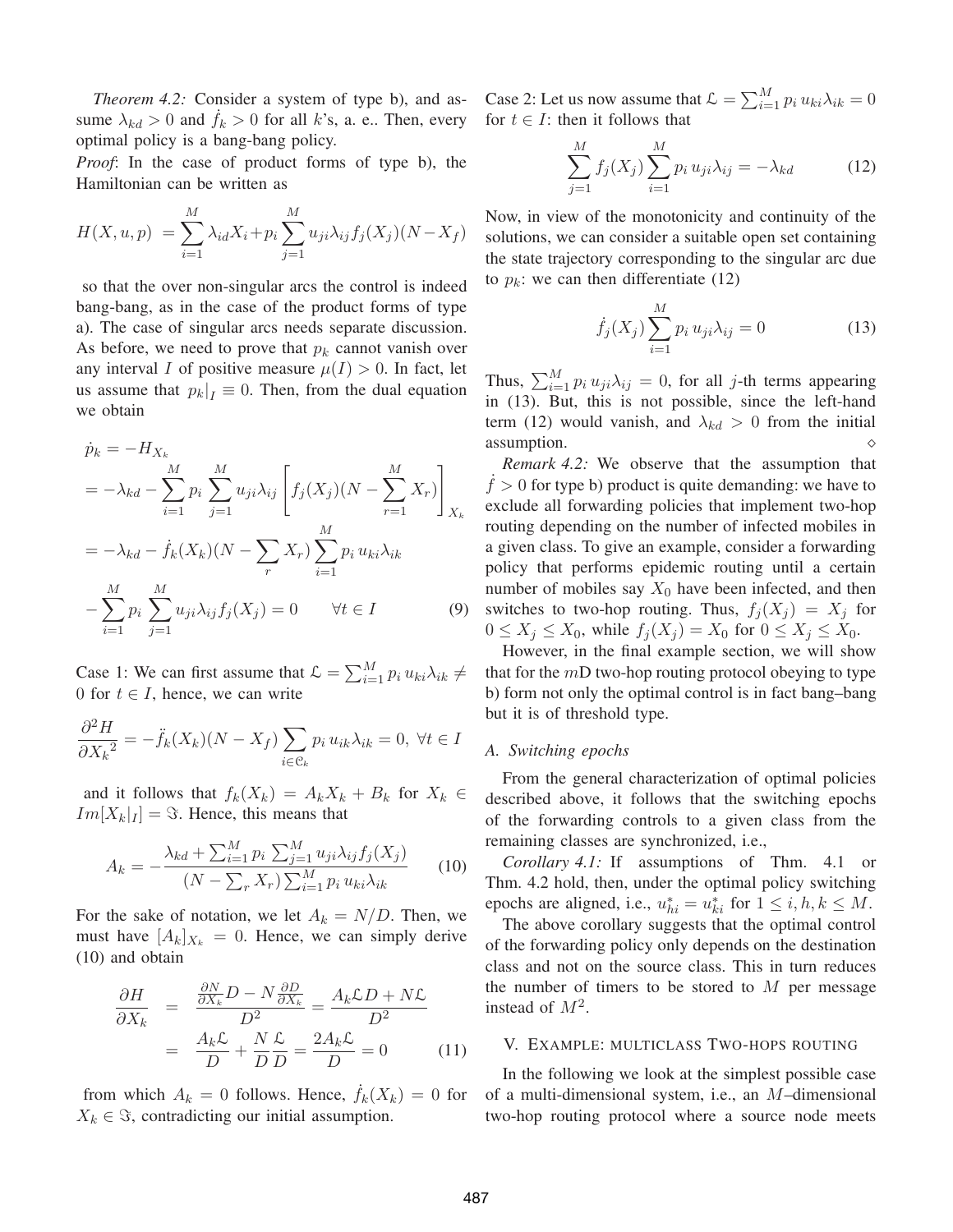relays with different rates; with the formalism introduced before, the source infects relays with rate  $\lambda_{si}$ ,  $i = 1, \ldots, M$ . In turn, such infected nodes meet the destination node with given rate  $\lambda_{id}$ ,  $i = 1, \ldots, M$ .

Here we want to find the optimal forwarding strategy to be implemented at the source node. For simplicity, let us refer to the type b)  $M = 2$  case; the dynamics is represented by the following system

$$
\dot{X}_1 = u_1 \lambda_{s1} (N - X_f) \n\dot{X}_2 = u_2 \lambda_{s2} (N - X_f)
$$
\n(14)

The corresponding Hamiltonian is

$$
H(X, u, p) = \lambda_{1d}X_1 + \lambda_{2d}X_2 + p_1 u_1 \lambda_{s1}(N - X_1 - X_2)
$$
  
+ $p_2 u_2 \lambda_{s2}(N - X_1 - X_2)$ 

from which the co-state dynamics is derived as

$$
\dot{p}_1 = -H_{X_1} = -\lambda_{1d} + p_1 u_1 \lambda_{s1} + p_2 u_2 \lambda_{s2} \quad (15)
$$

$$
\dot{p}_2 = -H_{X_2} = -\lambda_{2d} + p_1 u_1 \lambda_{s1} + p_2 u_2 \lambda_{s2}
$$

From the termination condition we know that  $p_1(\tau) =$  $p_2(\tau) = -\mu.$ 

Notice that the above dynamics can be easily generalized to the  $mD$  case for  $m > 2$  and the dynamics of the multipliers as well. Assume that at least one lag  $i$  exists such that  $\lambda_{id} > 0$ : we observe that the mD two-hop routing with type b) has optimal solution that is of bangbang type since indeed singular arcs cannot occur due to the form of (15). Notice that in the case of type a) form two-hop routing, we already know that the solution is of bang-bang type; the dynamics are obtained from (14) replacing N with  $N_i$  and  $X_f$  with  $X_i$ ; the expression for the Hamiltonian follows similarly.

Overall, in the case of  $mD$  two hop routing we can state a stronger result. Recall that a threshold policy is a bang-bang policy that switches from 1 to  $u_{\min}$  at most once in  $[0, \tau]$  on each component.

*Theorem 5.1:* The optimal control for the  $mD$  twohop routing is of threshold type.

*Proof*: In the case of a system of type a) the result follows immediately from the result given in [13] in the 1D case. In the case of type b)  $mD$  two-hop routing, assume that the slackness condition is attained. By contradiction, assume that component  $i$  of the corresponding optimal control switches once from  $u_{\text{min}}$  to 1 at some time  $t_s$ :  $u_i(t) = 1$  for  $0 \le t \le t_s$  and  $u_i(t) = u_{\text{min}}$  for  $t_s < t \leq \tau$  (if multiple such switches would occur we can restrict to a suitable interval and consider an appropriate number of nodes and terminal condition). Notice that not all the remaining controls can be equal to  $u_{\text{min}}$  during  $[0, t_s]$ , otherwise we would contradict again the 1D dimensional case (again changing terminal value and number of nodes according to the optimal policy at hand). Finally, we are left with the case when there exists another component j such that  $u_i(t)=1$  for  $t \in [0, t_s]$ . Consider

$$
\ddot{J}_j = \lambda_{sj} \lambda_{jd} (N - X_f) u_{sj} \ge 0
$$
  

$$
\ddot{J}_i = \lambda_{si} \lambda_{id} (N - X_f) u_{si} \ge 0
$$

where  $J_i(t) = \int_0^t \lambda_{jd} X_j(u) du$ . Note that at time 0 the optimality of  $u_j(t)=1, t \in [0, t_s]$  brings  $\lambda_{sj}\lambda_{jd} \ge$  $\lambda_{si}\lambda_{id}$ . Since it also follows that  $J_i(t_s) \geq J_i(t_s)$ , then the optimal control is  $u_{si}(t) = u_{\text{min}}$  and  $u_{sj}(t) = 1$  for  $t \in [t_s, \tau]$ , contradicting our initial assumption.

In order to determine the optimal control, we performed numerical evaluations that we present below; in particular, we report on the dynamics of the system in some reference cases for  $M = 3$ . The numerical integration procedure was performed as follows:

- 1) the dynamics of the  $p_i$ s has been obtained integrating (15) backwards in  $[0, \tau]$ ;
- 2) the control law  $u$  and the corresponding message delivery probability are derived accordingly;
- 3) finally, an interpolated version of the  $p_i$ s are input to the forward integration of the ODE describing the state trajectory  $X$ ;

Furthermore, we performed a binary search for the optimal multiplier  $\mu$  that attains the slackness condition: we recall that this multiplier corresponds to the maximization of the original Lagrangian appearing in (4).

For the cases described in the following we employed the Matlab® ODE suite. Mobile nodes intermeeting intensities are dimensioned using the Random Waypoint (RWP) synthetic mobility model for which intermeeting intensities can be calculated [20]. The reference intermeeting intensity, for the following experiments, is  $\lambda_0 = 4.46 \cdot 10^{-5}$ ; this value is experienced by RWP mobile nodes moving on a square playground of side  $L = 2500$  m, speed  $v = 3$  m/s and radio range 20 m. In particular, we considered terminal time  $\tau = 10000$ s,  $u_{\text{min}} = 0.001$  and  $N = 200$ . The constraint is set to  $\Psi = 15$ .

Next we show how the optimal control behaves in some sample cases; recall that if the intermeeting intensities were the same, the optimal control would be a single threshold one, equal for all classes. Consider the numerical results reported in Fig 1a) and b): they describe two different settings – case 1 and case 2 in the following – for three classes of nodes under the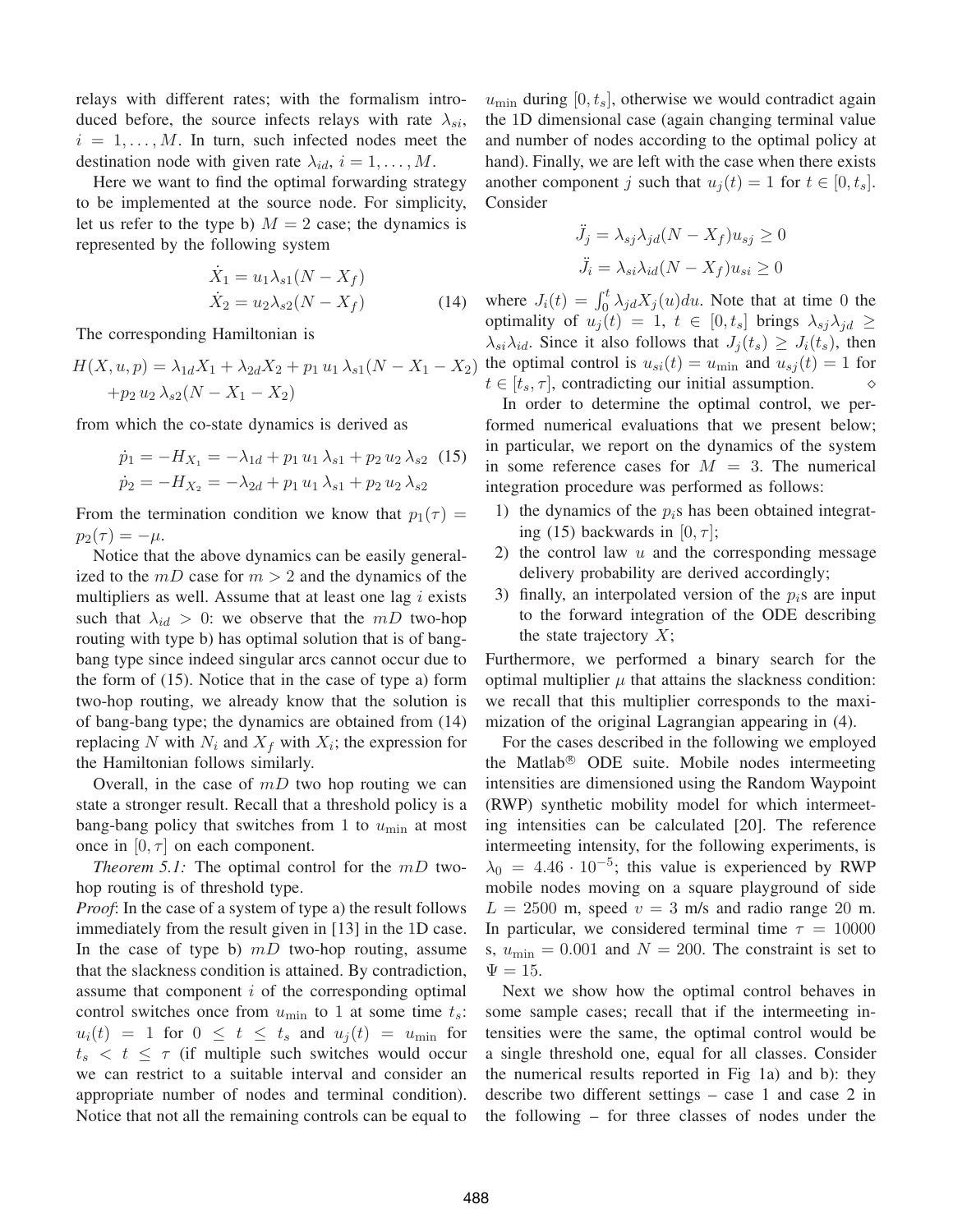

(a) Case 1:  $\lambda_{1d} = 0.30\lambda_0$ ,  $\lambda_{2d} = 0.33\lambda_0$   $\lambda_{3d} = 0.37\lambda_0$ ,  $\lambda_{s1} =$  $0.37\lambda_0, \lambda_{s2} = 0.33\lambda_0, \lambda_{s3} = 0.30\lambda_0,$ (b) Case 2:  $\lambda_{1d} = 0.2\lambda_0$ ,  $\lambda_{2d} = 0.3\lambda_0$   $\lambda_{3d} = 0.5\lambda_0$ ,  $\lambda_{s1} = 0.5\lambda_0$ ,  $\lambda_{s2} = 0.3\lambda_0, \lambda_{s3} = 0.2\lambda_0,$ 

Fig. 1: Numerical evaluation of the optimal policy in the case of two-hop routing for  $M = 3$  classes.

3D two hop routing of type b). The two upper graphs of each figure depict the behavior of the multipliers and the related threshold-type of control. The bottom two graphs describe the dynamics of the infected nodes and the CDF of the success probability. In Fig 1a) we reported the optimal control in the case when intensities  $\lambda_{si}$  and  $\lambda_{id}$  are similar for the three classes. It is seen there that the optimal control proves very sensible to such parameters, since a very small difference in the intermeeting intensities – namely  $\lambda_{1d} = 0.30\lambda_0$ ,  $\lambda_{2d} =$  $0.33\lambda_0$   $\lambda_{3d} = 0.37\lambda_0$ ,  $\lambda_{s1} = 0.37\lambda_0$ ,  $\lambda_{s2} = 0.33\lambda_0$ ,  $\lambda_{s3} = 0.30\lambda_0$  – produce thresholds far apart on the scale of  $\tau$ :  $t_{s1} = 657.5$  s,  $t_{s2} = 2472.5$  s and  $t_{s3} = 4318s$ , respectively. The success probability at terminal time is  $F_D(\tau) = 0.7777.$ 

Now consider the setting of Fig 1b): here  $\lambda_{1d} = 0.2\lambda_0$ ,  $\lambda_{2d} = 0.3\lambda_0 \lambda_{3d} = 0.5\lambda_0, \lambda_{s1} = 0.5\lambda_0, \lambda_{s2} = 0.3\lambda_0,$  $\lambda_{s3} = 0.2\lambda_0$ . Notice that the cumulative rate at which the source and the destination encounter relays is the same in the two cases: it is not obvious what is the most favorable condition in terms of optimal forwarding probability for the same constraint. In fact, we obtain another triple of thresholds:  $t_{s1} = 148$  s,  $t_{s2} = 3593.5$  s and  $t_{s3} = 6083s$ , respectively. However, the success probability at terminal time is  $F_D(\tau) = 0.7872$ . The behavior of the control is understood: class 1 in both cases has the lowest intermeeting rate with the destination and the highest intermeeting rate with the source, whereas class 3 does the opposite and class 2 is the intermediate case. The control thus tries to infect nodes of class 1 such in a way to give them the possibility to meed the destination over the largest interval; shorter intervals would not permit delivery of message copies with large probability by nodes of class 1. Conversely, nodes of class 3 are infected actively for a large interval since they can be met at lower pace but meet the destination with high probability over relatively short intervals.

Intuitively it is optimal to spend more energy and over a larger time interval to give message copies to those relays able to deliver messages to the destination at faster rate. In our example, the heterogeneity of intermeeting intensities may be beneficial to increase the delivery probability, as it is seen in Fig 2. However, repeating the same numerical analysis of the optimal control for  $\tau = 3000$ , we obtain  $F_D(\tau) = 0.2688$  for the case 1, and  $F_D(\tau) = 0.2584$  for case 2. Hence, we observe that larger intermeeting heterogeneity is not always beneficial, showing a dependence on the deadline  $\tau.$ 

#### VI. CONCLUSIONS

In this paper we addressed the problem of controlling forwarding in delay tolerant networks where several classes of mobiles exist and a message is to be delivered to a destination node. Our model is based on fluid approximations that are common in the field of epidemic spreading: we addressed in particular the case of two product forms, able to capture cases of interest such as  $mD$  epidemic routing and  $mD$  two-hop routing. We described the structure of the optimal solution for the problem of time-limited delivery of a message under a constraint on the total energy expenditure in the network.